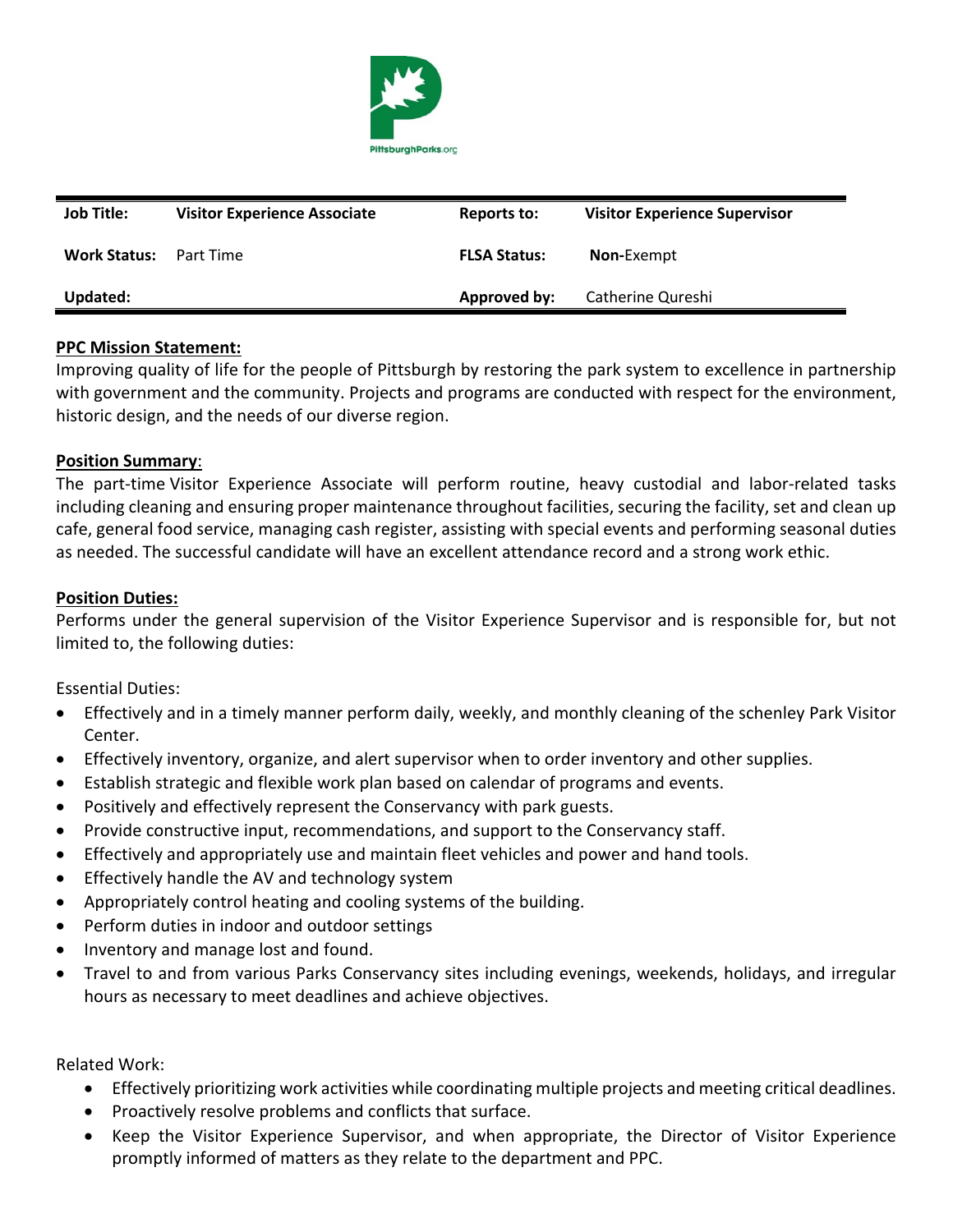- Work is mainly conducted in and around the Schenley Park Visitor Center. Some work may be conducted during the evening, on weekends, holidays, and irregular hours as necessary to meet deadlines and achieve objectives.
- Perform other related duties as apparent or assigned in all facilities managed by Pittsburgh Parks Conservancy.

# *The Way We Work - The Employees of the Pittsburgh Parks Conservancy:*

- Work and accept responsibility to search for, create and execute new and innovative approaches to improve the performance of Conservancy strategies and objectives.
- Foster meaningful interaction among diverse individuals through the exchange of information to produce understanding.
- Continuously develop and use effective strategies and interpersonal styles to engage and guide others toward the accomplishment of identified objectives and goals in the best interest of the Parks Conservancy.
- Consistently work toward the common good of the organization and encourage others to do the same.
- Conduct themselves at all times in a professionally appropriate and respectful manner.
- Apply the proper safety/security practices according to established protocols, guidelines and policies.
- Maintain strong work ethic and demonstrate flexibility.

## **Knowledge of** (position requirements at entry)

- Facility custodial and cleaning to ensure proper facility maintenance.
- Food safety practices.
- Facility security practices.
- Contemporary sustainable waste management practices.
- Outstanding customer service principles and practices within a diverse work and customer environment.

## **Skills and Ability to** (position requirements at entry):

- Understand the specifics of sustainable waste management three-stream system and commit to separating.
- Understand and appropriately adhere to organization policies and procedures.
- Provide outstanding customer service within a diverse work and customer environment.
- Set appropriate priorities while coordinating multiple projects and meeting critical deadlines.
- Solve problems; negotiate effective and appropriate solutions to difficult conflicts; and effectively handle critical, controversial, confidential, and/or sensitive matters.
- Critically analyze operations, collaboratively design and institute improvements without disruption of existing operations.
- Demonstrate self-motivation and take advantage of emerging opportunities.
- Provide both oral and written communication that is easily understood and direct in its content and listen effectively to thoroughly understand the intended message with sensitivity to nuance and a communication style that is open, cordial and issues focused.
- Establish and maintain effective, respectful and productive working relationships.
- Show respect and sensitivity for cultural differences.
- Handle matters with highest degree of professionalism, including maintaining appropriate levels of confidentiality.